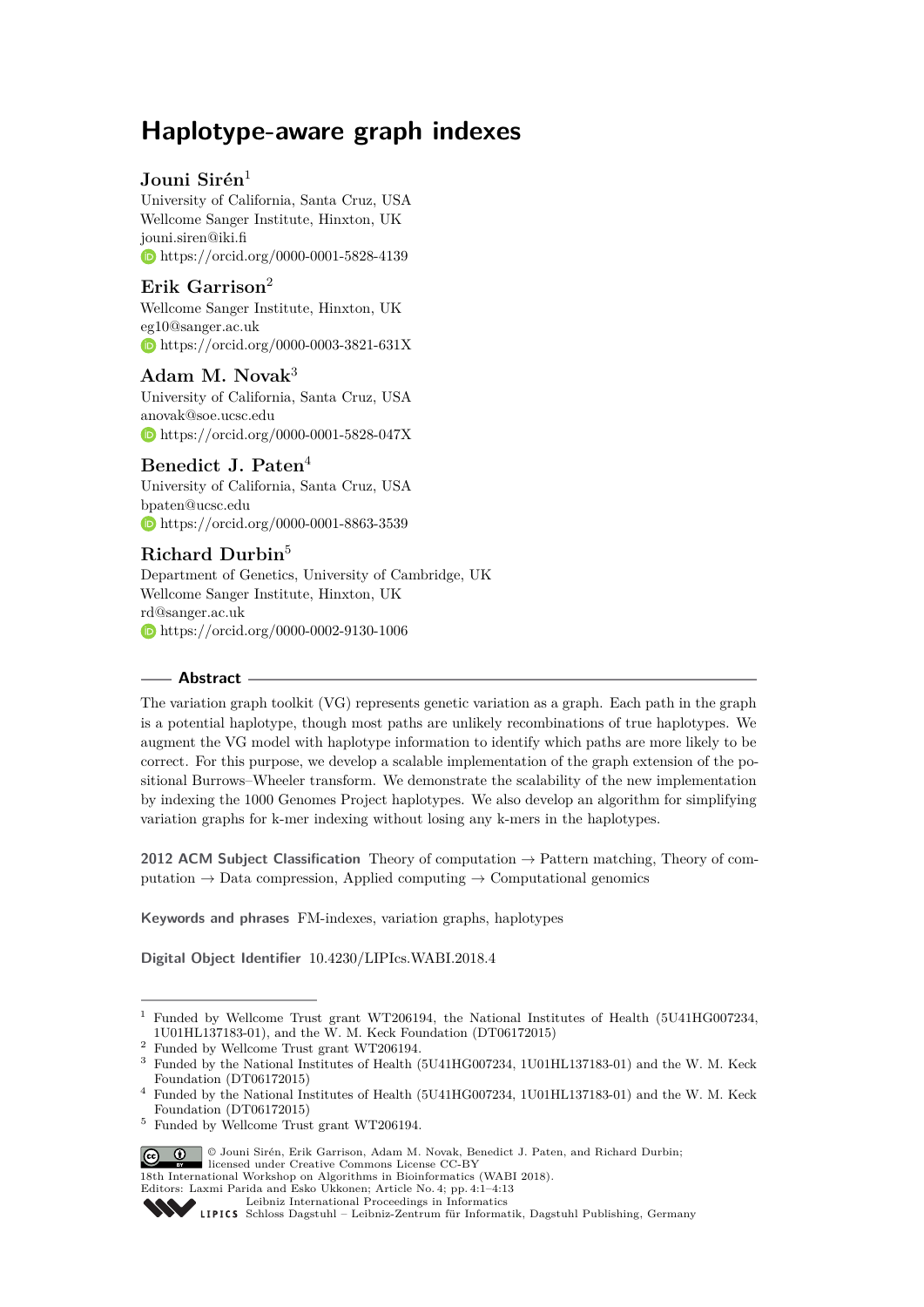#### **4:2 Haplotype-aware graph indexes**

**Supplement Material** The implementation can be found at <https://github.com/vgteam/vg>, <https://github.com/jltsiren/gbwt>, and <https://github.com/jltsiren/gcsa2>.

# **1 Introduction**

Sequence analysis pipelines often start by mapping the sequence reads to a *reference genome* of the same species. A read aligner first uses a *text index* to find candidate positions for the read. Then it aligns the read to the candidate positions, trying to find the best mapping.

The reference genome may represent the sequenced individual poorly, e.g. when it is a single sequence that diverges substantially at some location. Mapping reads to such a reference can introduce *reference bias* to the subsequent analysis. Richer reference models can help to avoid the bias, but challenges remain in choosing the right model and working with it effectively [\[28\]](#page-12-1).

We can replace the single reference sequence with a *collection of haplotypes*. Because individual genomes are similar, compressed text indexes can store such collections in very little space [\[18\]](#page-12-2). However, due to this similarity, most reads map equally well to many haplotypes. If the reference model is a simple collection, we cannot tell whether a read maps to the same position in different haplotypes or not.

If the haplotypes are *aligned*, we can use the alignment to determine whether the mappings are equivalent. Text indexes can also take advantage of the alignment by storing shared substrings only once [\[13\]](#page-12-3). The FM-index of alignment [\[19,](#page-12-4) [20\]](#page-12-5) goes one step further by collapsing the multiple alignment into a *directed acyclic graph* (DAG), where each node is labeled by a sequence. It indexes the graph and stores some additional information for determining which paths correspond to valid haplotypes.

We can also build a reference graph directly from a reference sequence and a set of *variants* [\[24\]](#page-12-6). This approach has been used in many tools such as GCSA [\[26\]](#page-12-7), BWBBLE [\[12\]](#page-12-8), vBWT [\[16\]](#page-12-9), the Seven Bridges Graph Pipeline [\[23\]](#page-12-10), and Graphtyper [\[5\]](#page-11-0). Algorithms for working with sequences are often easy to generalize to DAGs. On the other hand, because an acyclic graph imposes a global alignment on the haplotypes, allowing only matches, mismatches, and indels, it cannot represent structural variation such as duplications or inversions adequately.

Assembly graphs such as *de Bruijn graphs* collapse sequences by local similarity instead of global alignment. They are better suited to handling structural variation than DAGs. However, the lack of a global coordinate system limits their usefulness as references.

Graph-based reference models share certain weaknesses. Because they collapse sequences between variants, they represent both the original haplotypes and their *recombinations*, that is paths that switch between haplotypes. This may cause false positives when a read maps better to an unobserved recombination than to the correct path. Graph regions with many variants in close proximity can give rise to very large numbers of recombinant paths, and be *too complex* to index completely. Graph tools try to deal with such regions by, for example, limiting the amount of variation in the graph, artificially simplifying complex regions, and making trade-offs between query performance, index size, and maximum query length.

CHOP [\[17\]](#page-12-11) embeds haplotypes into a graph and indexes the corresponding paths. For a given parameter *k*, the graph is transformed into a collection of short strings such that adjacent strings overlap by *k*−1 characters. Each haplotype can be represented as a sequence of adjacent strings. Any read aligner can be used to map reads to the strings. However, because the aligner sees only short strings, it cannot map long reads or paired-end reads.

The *variation graph toolkit* (VG) [\[9\]](#page-11-1) works with many kinds of graphs. While the tools mentioned earlier use graphs to represent other information (e.g. sequences or variants),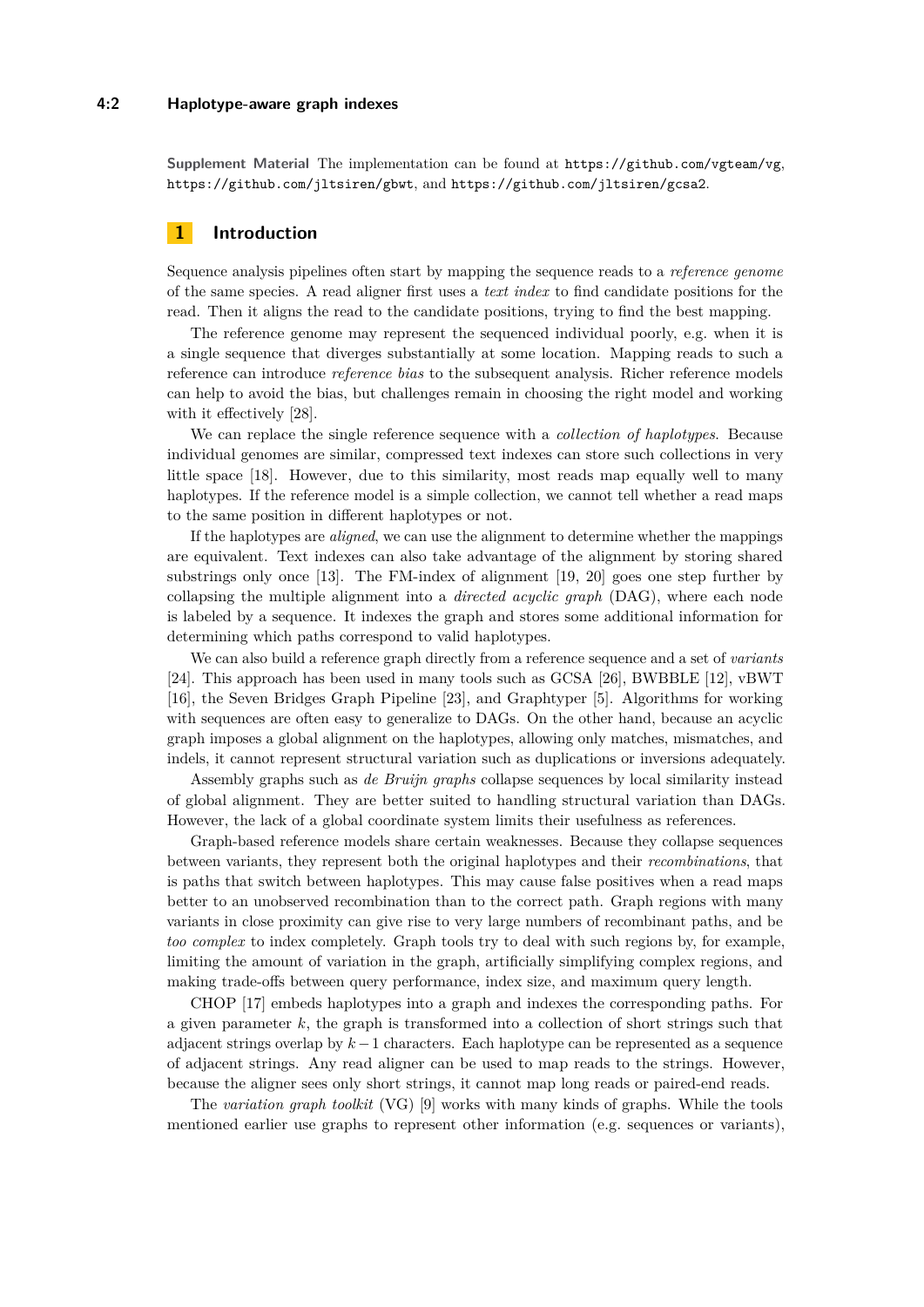#### **J. Sirén, E. Garrison, A. M. Novak, B. J. Paten, and R. Durbin 4:3**

the graph itself is the primary object in the VG model. A global coordinate system can be provided by designating certain paths as *reference paths*.

VG uses GCSA2 [\[25\]](#page-12-12) as its text index. GCSA2 represents a *k*-mer index as a de Bruijn graph and compresses it structurally by merging redundant nodes. VG handles complex graph regions by indexing a *simplified graph*, although the final alignment is done in the original graph. The drawback of this approach is that simplification can break paths corresponding to known haplotypes, while leaving paths representing recombinations intact.

In this paper, we augment the VG model with haplotype information. We develop the GBWT, a scalable implementation of the graph extension of the positional Burrows–Wheeler transform (gPBWT) [\[4,](#page-11-2) [21\]](#page-12-13), to store the haplotypes as paths in the graph. To demonstrate the scalability of the GBWT, we build an index for the the 1000 Genomes Project haplotypes. We also describe an algorithm that adds the haplotype paths back to the simplified graph, without reintroducing too much complexity.

The main differences to the old gPBWT implementation [\[21\]](#page-12-13) are:

- $\blacksquare$ We use *local structures* for each node instead of global structures for the graph. The index is smaller and faster and takes better advantage of memory locality.
- The GBWT is implemented as an ordinary text index instead of a special-purpose index  $\sim$ for paths. Most FM-index algorithms can be used with it. For example, we can use the GBWT as an FMD-index [\[14\]](#page-12-14) and support *bidirectional search*.
- We have a fast and space-efficient *incremental construction* algorithm that does not need  $\sim$ access to the entire collection of haplotypes at the same time.
- Our implementation can be used *independently* of VG.  $\overline{\phantom{a}}$

The haplotype information stored in GBWT can also be used to improve read mapping, and potentially, variant inference. We leave this investigation to a subsequent paper.

# **2 Background**

# **2.1 Strings and graphs**

A *string*  $S[0, n-1] = s_0 \cdots s_{n-1}$  of length  $|S| = n$  is a sequence of *characters* over an *alphabet*  $\Sigma = \{0, \ldots, \sigma-1\}$ . *Text* strings  $T[0, n-1]$  are terminated by an *endmarker*  $T[n-1] = \$ = 0$ that does not occur anywhere else in the text. *Substrings* of string *S* are sequences of the form  $S[i, j] = s_i \cdots s_j$ . We call substrings of length *k k*-mers and substrings of the type  $S[0, j]$  and  $S[i, n - 1]$  *prefixes* and *suffixes*, respectively.

Let *S*[0*, n*−1] be a string. We define *S.*rank(*i, c*) as the number of occurrences of character *c* in the prefix  $S[0, i - 1]$ . We also define  $S$ .select $(i, c) = \max\{j \leq n | S$ .rank $(j, c) < i\}$  as the position of the occurrence of rank *i >* 0. A *bitvector* is a data structure that stores a binary sequence and supports efficient rank/select queries over it.

A *graph*  $G = (V, E)$  consists of a finite set of *nodes*  $V \subset \mathbb{N}$  and a set of *edges*  $E \subseteq V \times V$ . We assume that the edges are *directed*:  $(u, v) \in E$  is an edge *from* node *u to* node *v*. The *indegree* of node *v* is the number of *incoming* edges to *v*, while the *outdegree* is the number of *outgoing* edges from *v*. Let  $P = v_0 \cdots v_{|P|-1}$  be a string over the set of nodes *V*. We say that *P* is a *path* in graph  $G = (V, E)$ , if  $(v_i, v_{i+1}) \in E$  for all  $0 \leq i < |P| - 1$ .

The VG model [\[9\]](#page-11-1) is based on *bidirected* graphs, where each node has two *orientations*. We simulate them with directed graphs. We partition the set of nodes *V* into *forward* nodes *V*<sup>*f*</sup> and *reverse* nodes *V<sub>r</sub>*, with  $V_f \cap V_r = \emptyset$  and  $|V_f| = |V_r|$ . We match each forward node  $v \in V_f$  with the corresponding reverse node  $\overline{v} \in V_r$ , with  $\overline{\overline{v}} = v$  for all  $v \in V_f$ . For all nodes  $u, v \in V$ , we also require that  $(u, v) \in E \iff (\overline{v}, \overline{u}) \in E$ .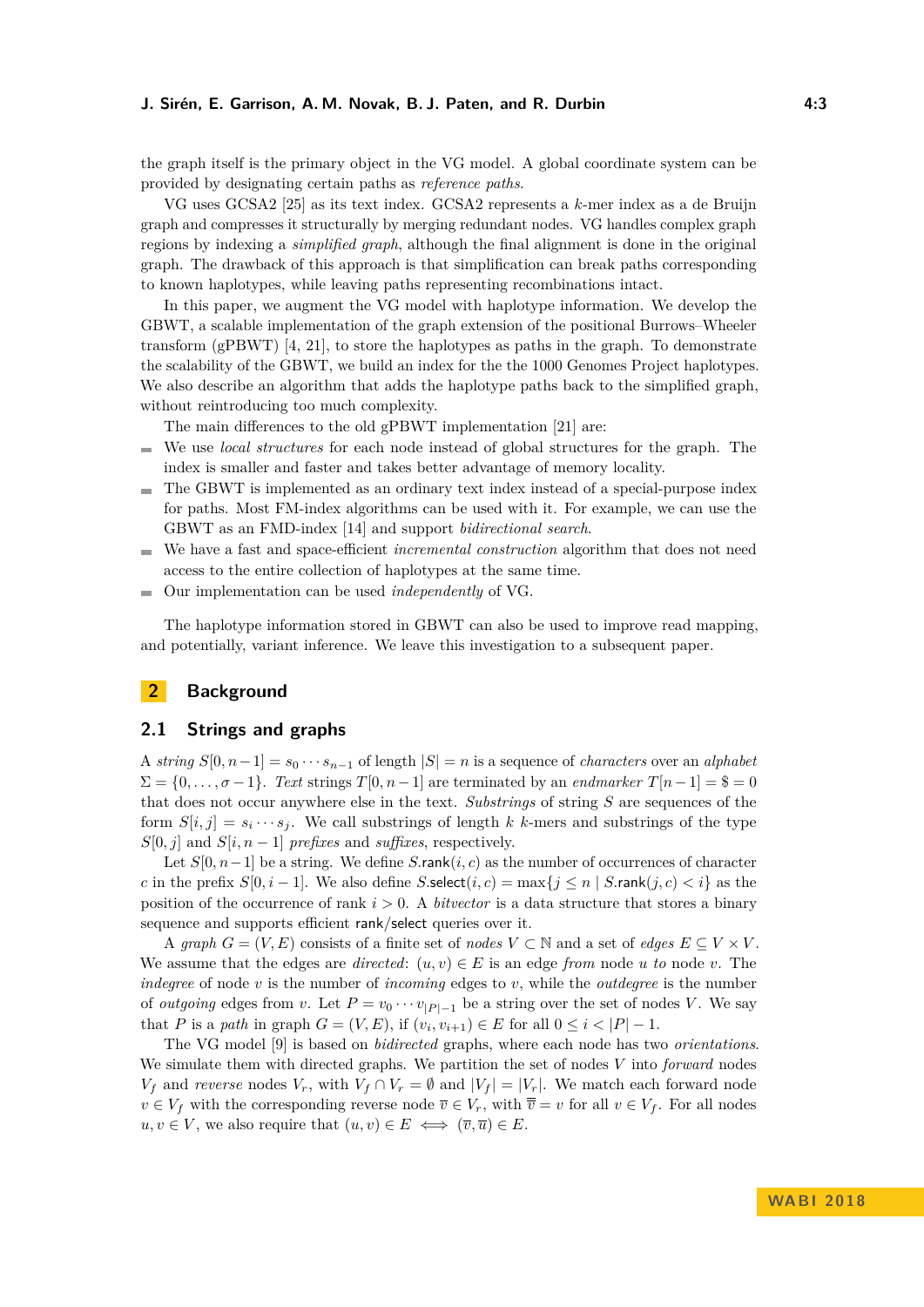# <span id="page-3-0"></span>**2.2 FM-index**

The *suffix array*  $\mathsf{SA}[0, n-1]$  of text  $T[0, n-1]$  is an array of pointers to the suffixes of the text in *lexicographic order*. For all  $i < j$ , we have  $T[\text{SA}[i], n - 1] < T[\text{SA}[j], n - 1]$ . The *Burrows– Wheeler transform* (BWT) [\[2\]](#page-11-3) is a permutation of the text with a similar combinatorial structure. We define it as string  $BWT[0, n-1]$ , where  $BWT[i] = T[(SA[i] - 1) \mod n]$ . Let  $C[c]$  be the number of occurrences of characters  $c' < c$  in the text. The main operation in BWT is the *LF-mapping*, which we define as  $LF(i, c) = C[c] + BWT.random(i, c)$ . We use shorthand  $LF(i)$  for  $LF(i, BWT[i])$  and note that  $SA[LF(i)] = (SA[i] - 1) \text{ mod } n$ 

Let *X* be a string and let *c* be a character. If  $T' < X$  for *i* suffixes  $T'$  of text  $T$ , we say that string  $X$  has *lexicographic rank*  $i$  among the suffixes of text  $T$ . The number of suffixes starting with any character  $c' < c$  is  $C[c]$ , and the number of suffixes  $T' < X$  preceded by character *c* is BWT.rank $(i, c)$ . Hence the lexicographic rank of string  $cX$  is  $LF(i, c)$ .

The FM-index [\[6\]](#page-11-4) is a text index based on the BWT. Assume that we can compute BWT*.rank(i, c)* in  $t_r$  time. Further assume that we have stored (*i*,  $SA[i]$ ) for all  $SA[i]$  divisible by some integer  $d > 0$ . The FM-index supports the following queries:

- $\blacksquare$  find(*X*): Return the *lexicographic range* [*sp, ep*] of suffixes starting with *pattern X*. If  $[sp_{i+1}, ep_{i+1}]$  is the lexicographic range for pattern  $X[i+1, |X|-1]$ , the range for pattern  $X[i, |X| - 1]$  is  $[\mathsf{LF}(sp_{i+1}, X[i]), \mathsf{LF}(ep_{i+1} + 1, X[i]) - 1]$ . By extending the pattern backwards, we can support find(*X*) in  $O(|X| \cdot t_r)$  time.
- locate(*sp*, *ep*): Return the *occurrences*  $SA[sp, ep]$ . For each  $i \in [sp, ep]$ , we iterate  $LF(i)$  $\overline{a}$ until we find a stored pair  $(LF^k(i), SA[LF^k(i)])$ . Then  $SA[i] = SA[LF^k(i)] + k$ . Locating each occurrence  $\mathsf{SA}[i]$  takes  $\mathsf{O}(d \cdot t_r)$  time.
- extract $(j, j')$ : Return the substring  $T[j, j']$ . We start from the nearest stored  $(i, SA[i])$  $\equiv$ with  $SA[i] > j'$  and iterate  $(i, SA[i]) \leftarrow (LF(i), SA[i] - 1)$  until  $SA[i] = j + 1$ . As BWT[*i*] = *T*[SA[*i*] – 1], we extract the substring backwards in  $O((d + j' - j) \cdot t_r)$  time.

We can generalize the FM-index to indexing *multiple texts*  $T_0, \ldots, T_{m-1}$ . Each text  $T_j$ is terminated by a distinct endmarker  $\hat{\mathcal{S}}_j$ , where  $\hat{\mathcal{S}}_j < \hat{\mathcal{S}}_{j+1}$  for all *j*. As the suffixes of the texts are all distinct, we can sort them unambiguously. In the final BWT, we replace each  $\mathcal{F}_j$  with  $\mathcal{F}_j$  in order to reduce alphabet size. The index works as with a single text, except that we cannot compute  $LF(i, \$)$ . We also define the *document array* DA as an array of *text identifiers*. If  $SA[i]$  points to a suffix of text  $T_j$ , we define  $DA[i] = j$ .

# **3 Indexing haplotypes**

# **3.1 Positional BWT**

Assume that we have *m* haplotype strings  $S_0, \ldots, S_{m-1}$  of equal length over alphabet  $\Sigma$ . At each variant site *i*, character  $S_j[i]$  tells whether haplotype *j* contains the reference allele  $(S_j[i] = 0)$  or an alternate allele  $(S_j[i] > 0)$ . Given a pattern *X* and a range of sites  $[i, i']$ , we want to find the haplotypes  $S_j$  matching the pattern at the specified sites  $(S_j[i, i'] = X)$ . Ordinary FM-indexes do not support such queries, as they find all occurrences of the pattern.

The *positional BWT* (PBWT) [\[4\]](#page-11-2) is an FM-index that supports *positional queries*. We can interpret it as the FM-index of texts  $T_0, \ldots, T_{m-1}$  such that  $T_j[i] = (i, S_j[i])$  [\[7\]](#page-11-5). If we want to search for pattern *X* in range  $[i, i']$ , we search for pattern  $X' = (i, X[0]) \cdots (i', X[|X|-1])$ in the FM-index. The texts are over a large alphabet, but their *first-order empirical entropy* is low. We can encode the BWT using alphabet  $\Sigma$  with a simple model. Assume that  $SA[x]$ points to a suffix starting with  $(i + 1, c)$ . We often know the character from a previous query, and we can determine it using the C array. Then  $BWT[x] = (i, c')$  for a  $c' \in \Sigma$ , and we can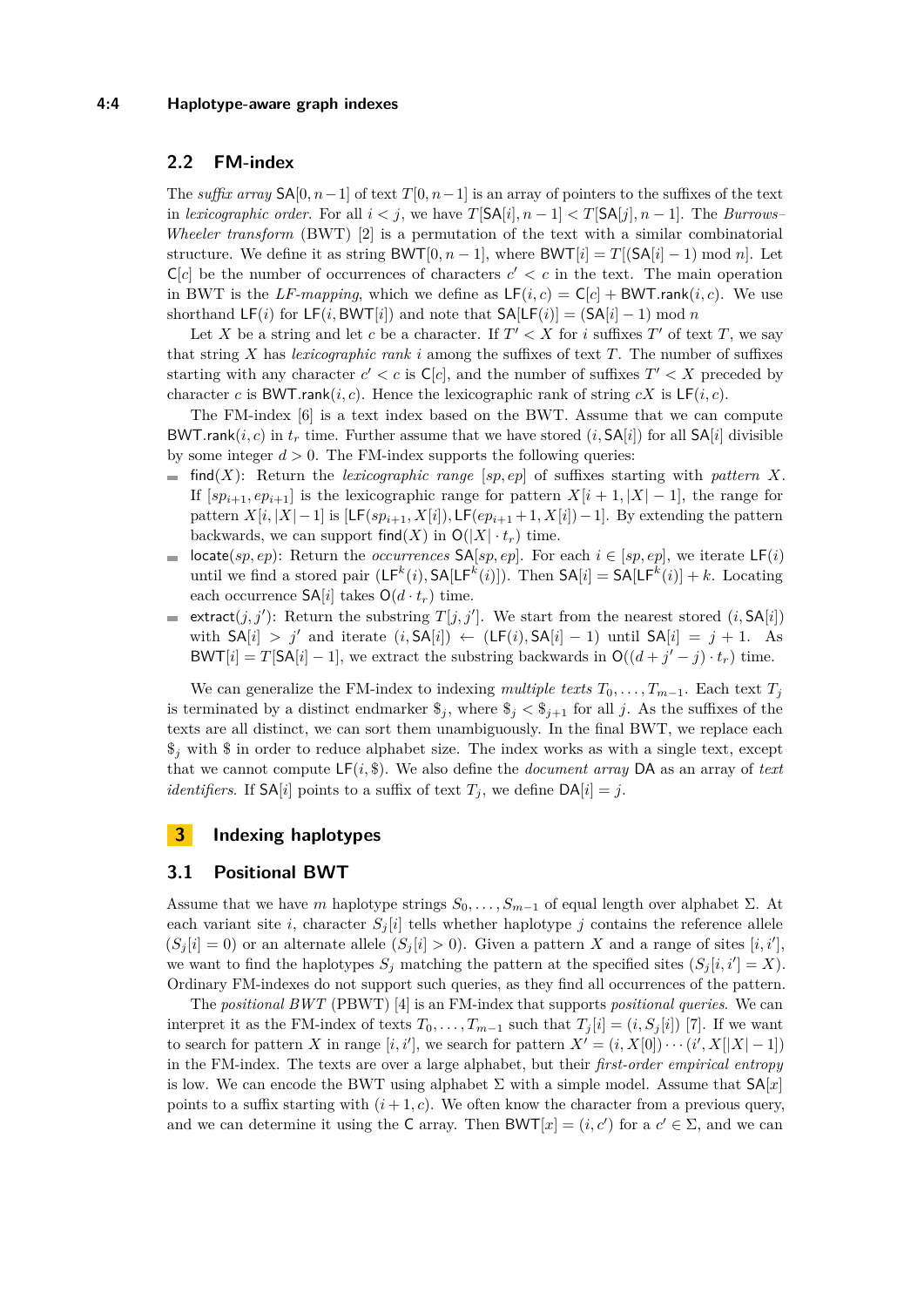encode it as *c'*. (Note that we build the rank structure for the original BWT, not the encoded BWT.) Because the collection of haplotype strings is usually *repetitive*, we can compress the PBWT further by *run-length encoding* the BWT [\[18\]](#page-12-2).

### **3.2 Graph extension**

Haplotypes correspond to paths in the VG model. Because chromosome-length phasings are often not available, there may be multiple paths for each haplotype. The *graph extension* of the PBWT [\[21\]](#page-12-13) generalizes the PBWT to indexing such paths. While the original extension was specific to VG graphs, we present a simplified version over directed graphs. We call this structure the *Graph BWT* (GBWT), as it encodes the BWT using the graph as a model.

Let  $P_0, \ldots, P_{m-1}$  be paths in graph  $G = (V, E)$ . We can interpret the paths as strings over alphabet *V*. Assume that  $0 \notin V$ , as we use it as the endmarker. We build an FM-index for the *reverse strings*. We sort reverse prefixes in lexicographic order, so the LF-mapping traverses edges in the correct direction, and place the endmarker before the string.

For each node  $v \in V$ , we define the *local alphabet*  $\Sigma_v = \{w \in V \mid (v, w) \in E\}$ . We also add \$ to  $\Sigma_v$  if *v* is the last node on a path, and define  $\Sigma_s$  as the set of the initial nodes on each path. We partition the BWT into substrings  $BWT_v$  corresponding to the prefixes ending with *v*, and encode each substring BWT<sub>*v*</sub> using the local alphabet  $\Sigma_v$ . If  $w \in \Sigma_v$  is the *k*th character in the local alphabet in sorted order, we encode it as  $\Sigma_v(w) = k$ .

The GBWT supports the following variants of the standard FM-index queries:

- $\blacksquare$  find(*X*) returns the lexicographic range of reverse prefixes starting with the reverse pattern (the range of prefixes ending with the pattern).
- locate(*sp, ep*) returns the haplotype identifiers DA[*sp, ep*]. We do not return text offsets,  $\sim$ as the node corresponding to the range [*sp, ep*] already provides similar information.
- extract(*j*) returns the path  $P_j$ . We save memory by not supporting substring extraction.

These queries should be understood as examples of what we can support. Because the GBWT is an FM-index for multiple texts, most algorithms using an FM-index can be adapted to use the GBWT. For example, let  $P = v_0 \cdots v_{|P|-1}$  be a path. The *reverse path* of P is the path  $P = \overline{v_{|P-1|}} \dots \overline{v_0}$  traversing the reverse nodes in the reverse order. If we also index *P* for every path *P*, the GBWT becomes an FMD-index [\[14\]](#page-12-14) that supports *bidirectional search*.

# <span id="page-4-0"></span>**3.3 Records**

We develop a GBWT representation based on the following assumptions:

- **1.** Almost all nodes  $v \in V$  have a low outdegree, making the local alphabet  $\Sigma_v$  small. Hence we can afford storing the rank of all  $w \in \Sigma_v$  at the start of BWT<sub>*v*</sub>. Decompressing that information every time we access the node does not take too much time either.
- **2.** The number of occurrences of almost all nodes is bounded by the number of haplotypes. As the length of BWT<sub>*v*</sub> is bounded for almost all  $v \in V$ , we can afford scanning it every time we compute rank within it.
- **3.** The collection of paths is repetitive. Run-length encoding compresses the BWT well, reducing both index size and the time required for scanning BWT*v*.
- **4.** The set of nodes *V* is a dense subset of a range  $[a, b]$ . Hence we can afford storing some information for all  $i \in [a, b]$  without using too much space.
- **5.** The graph is almost linear and almost topologically sorted. The closer to topological order we can store the nodes, the less space we need for graph topology, and the better we can take advantage of *memory locality*.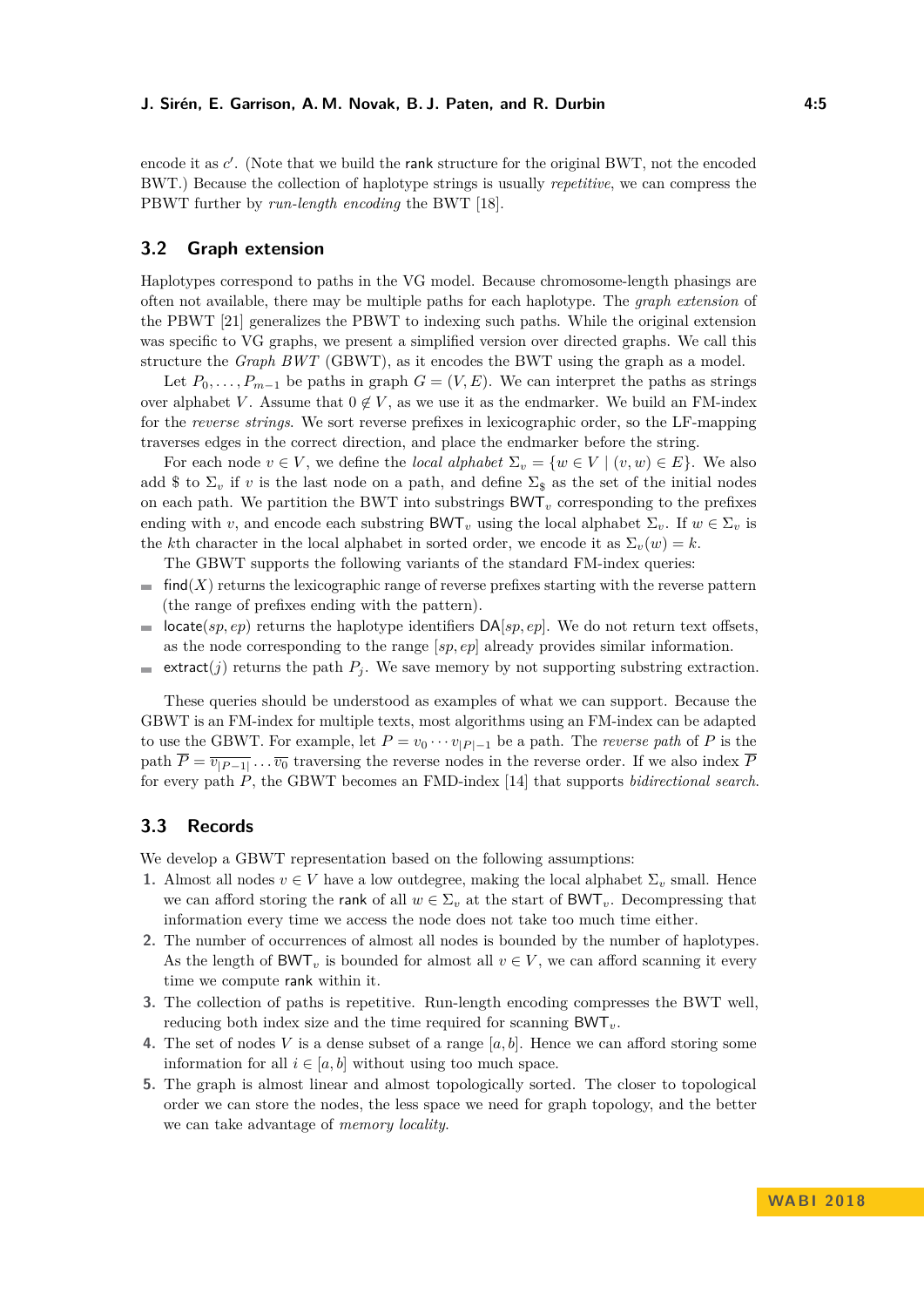<span id="page-5-0"></span>

**Figure 1** Left: A graph with three paths. Right: GBWT of the paths.

We store a *record* consisting of a *header* and a *body* for each node  $v \in V$  and for the endmarker \$. For each character  $w \in \Sigma_v$  in sorted order, the header stores a pair  $(w, BWT.rank(v, w))$ , where  $BWT.rank(v, w)$  is the total number of occurrences of character *w* in all BWT<sub>*v*</sub><sup> $\prime$ </sup> with  $v' < v$ . The body run-length encodes BWT<sub>*v*</sub>, representing a run of  $\ell$ copies of character *w* as a pair  $(\Sigma_v(w), \ell)$ . See Figure [1](#page-5-0) for an example.

Because the BWT is a set of records, we use node/offset pairs as *positions*. Pair  $(v, i)$ refers to offset  $BWT[C|v] + i] = BWT<sub>v</sub>[i]$ . We define rank queries over positions as

 $BWT.random((v, i), w) = BWT.random(v, w) + BWT_v.random(i, w)$ .

Similarly, we define  $LF((v, i), w) = (w, BWT.\text{rank}((v, i), w))$  and use it in place of ordinary LF-mapping in the FM-index.

The FM-index is based on iterating LF-mapping. Because LF-mapping tends to jump randomly around the BWT, this can be a significant bottleneck. GBWT achieves better memory locality, if we store the records for adjacent nodes close to each other. When we iterate LF-mapping over a path in the graph, we traverse adjacent memory regions.

As a run-length encoded FM-index, GBWT supports the *fast* locate() algorithm [\[18\]](#page-12-2). The *direct algorithm*, as described in Section [2.2,](#page-3-0) locates each position  $i \in [sp, ep]$  separately. If we instead process the entire range at once, advancing every position by one step of LF-mapping at the same time, we achieve better memory locality. We can also compute LF-mapping for an entire run BWT<sub>*v*</sub>[ $x, y$ ] =  $w^{y+1-x}$  in the same time as for a single position  $i \in [x, y]$ .

### **3.4 GBWT encodings**

*Dynamic GBWT* is intended for index construction, where speed is more important than size. We have an array of fixed-size records for characters  $\$  and  $v \in [a, b]$ , including character values  $v \notin V$ . The record for *v* has four pointers to arrays: header, body, incoming edges, and haplotype identifiers. For each incoming edge  $(u, v) \in E$ , the incoming edges array stores a pair  $(u, BWT_u$ **rank**( $|BWT_u|, v$ )), recording the number of paths crossing from *u* to *v*.

Let  $SA_v$  and  $DA_v$  be the parts of SA and DA corresponding to  $BWT_v$ . The haplotype identifiers array for node *v* stores, in sorted order, pairs  $(i, DA_v[i])$  for which  $SA_v[i]$  points to either the last node on a path or a path position divisible by *d >* 0. These pairs are used for locate() queries, like stored SA pointers in an ordinary FM-index.

*Compressed GBWT* balances query performance with index size. We use it when the set of haplotypes is fixed and for storing the index on disk. Each record is a byte array. We encode integers as sequences of bytes, where the lower 7 bits contain data and the high bit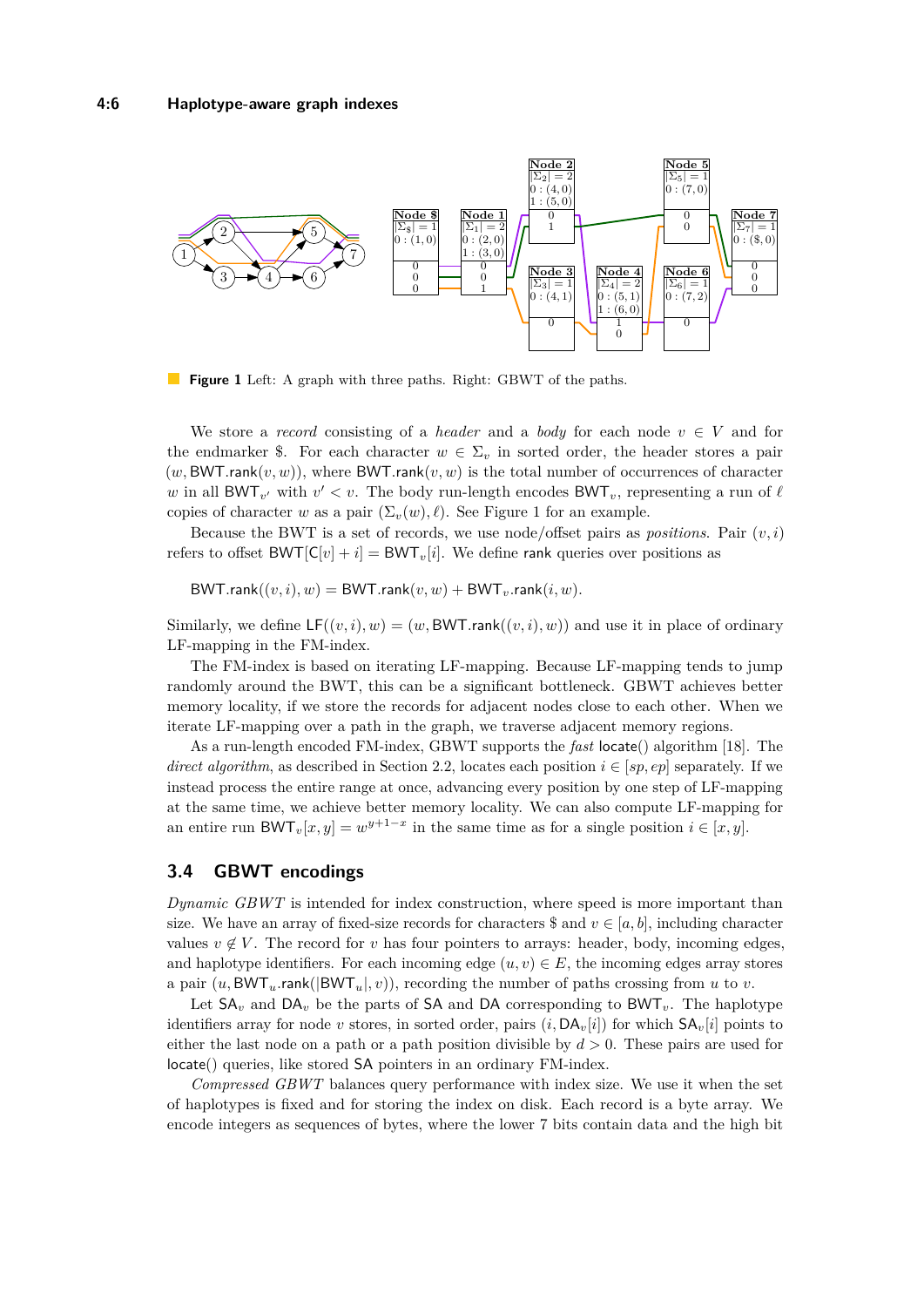#### **J. Sirén, E. Garrison, A. M. Novak, B. J. Paten, and R. Durbin 4:7**

tells whether the encoding continues. The header starts with  $|\Sigma_{v}|$ . We encode the outgoing edges  $(w_i, \text{BWT.rank}(v, w_i))$  *differentially*, replacing  $w_i$  with  $w_i - w_{i-1}$ . If the local alphabet is large, each run  $(k, \ell)$  in the body is encoded as an integer pair. Otherwise we encode k and as much of  $\ell$  as possible in the first byte, and continue with the remaining run length in subsequent bytes. We concatenate all records and mark their starting positions in a sparse bitvector [\[22\]](#page-12-15). The records can be accessed with select queries on the bitvector.

Each compressed record must be decompressed sequentially. As the stored haplotype identifiers tend to cluster in certain nodes, storing them in records would make these records large and slow to decompress. Instead, we use a global structure for the haplotype identifiers. The structure consists of three bitvectors and an array of identifiers:

- $\blacksquare$  Uncompressed bitvector  $B_s$  marks the records with stored identifiers. If the *i*th record contains identifiers, we set  $B_s[i] = 1$ . This allows us to skip checking the identifiers in most records when iterating LF().
- Sparse bitvector  $B_r$  is defined over the concatenated offset ranges of the records with stored  $\mathbf{r}$ identifiers. If  $B_s[i] = 1$ , the range for the record starts at  $B_r$ *.*select( $B_s$ *.rank*(*i*, 1) + 1, 1).
- Sparse bitvector  $B<sub>o</sub>$  covers the same range as  $B<sub>r</sub>$ . If  $B<sub>o</sub>[i + j] = 1$  and the range for the record starts at  $B_o[i]$ , we have an identifier for offset *j* at array position  $B_o$  rank $(i + j, 1)$ .

# **4 GBWT construction**

The assumptions in Section [3.3](#page-4-0) make the GBWT easier to build than an ordinary FM-index. *Inserting* new texts into the collection updates adjacent records, just like searching traverses adjacent records. Because the local alphabet is small, because the number of occurrences of each character is limited, and because run-length encoding compresses the BWT well, records tend to be small. Hence we can afford *rebuilding* a record each time we update it.

On the other hand, the GBWT is harder to build than the PBWT. In the PBWT, all strings are of the same length and have the same variant site at the same position. Hence we can build the final record for a site in a single step. In the GBWT, indels in the haplotypes become indels on the haplotype paths, and hence we have to update the same record multiple times. We also have to buffer the strings instead of indexing them as we generate them.

### **4.1 Basic construction**

The following algorithm [\[11\]](#page-12-16) updates the BWT of text *T* to be the BWT of text *cT*, where *c* is a character. It forms the basis of many incremental BWT construction algorithms.

**1.** Find the offset *i* where  $BWT[i] = $$  and replace the endmarker with character *c*.

2. Compute  $i' = LF(i, c)$  and insert a new endmarker between offsets  $i' - 1$  and  $i'$ .

If we have a BWT for *m* texts, we can insert a new empty text by inserting an endmarker between offsets *m* −1 and *m*. By iterating the above algorithm, we can then insert the actual text. If we have a *dynamic FM-index* [\[3\]](#page-11-6), this can be quite efficient in practice.

The BCR algorithm [\[1\]](#page-11-7) builds BWT for *m* texts. It starts with the BWT for *m* empty texts and then extends each text by one character in each step. Originally intended for indexing short reads, the BCR algorithm is also used for PBWT construction.

Our GBWT construction algorithm is similar to RopeBWT2 [\[15\]](#page-12-17). We have a dynamic GBWT and insert multiple texts into the index in a single *batch* using the BCR algorithm. In each step, we extend each text by one character. In the following, *v* and *w* are the current and the next character in the current text  $T_j$  and  $i$  is a record offset. If  $v$  is the last character of the text (the endmarker is at  $T_j[0]$ ), we set  $w = $$ . In each step, we: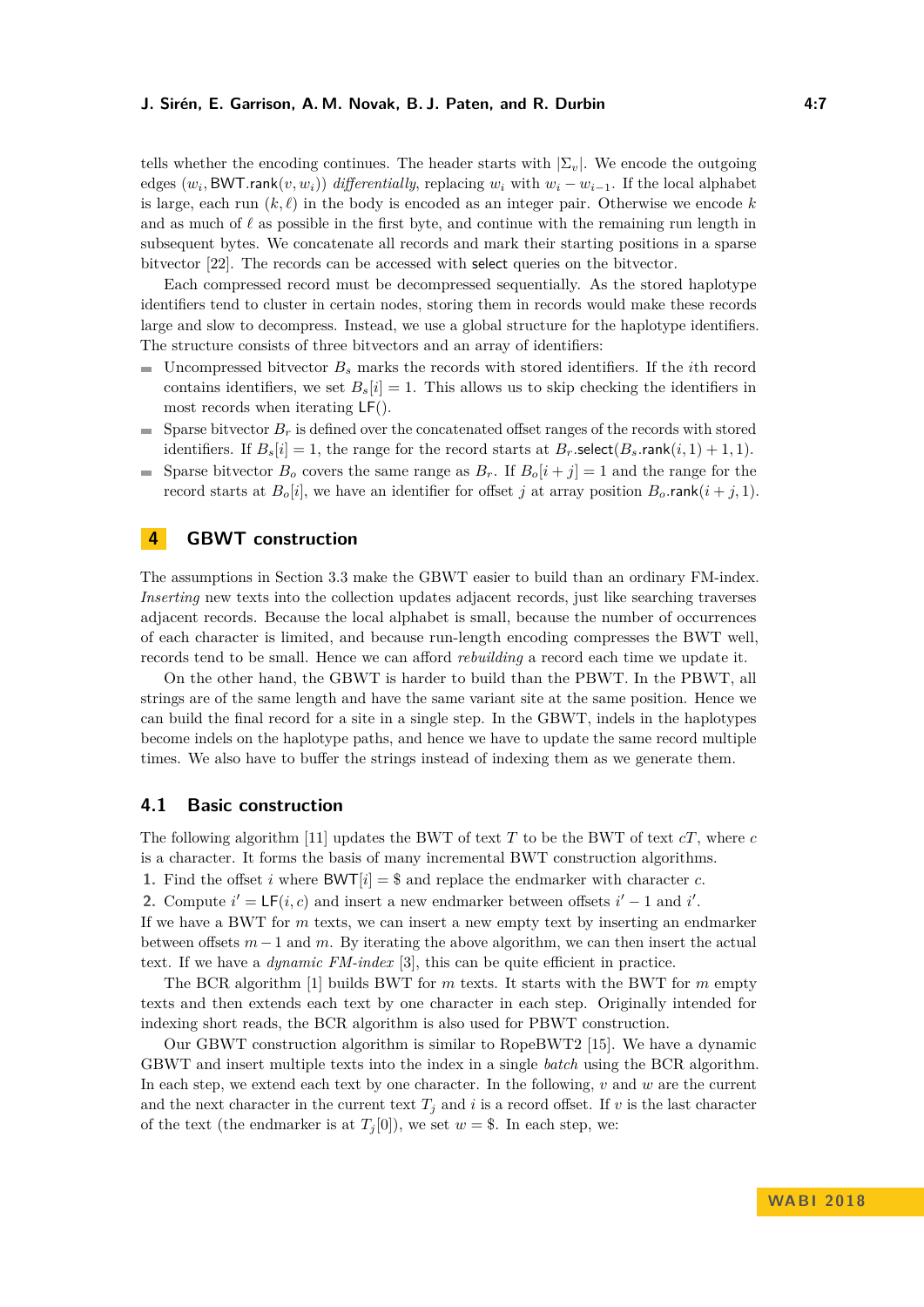#### **4:8 Haplotype-aware graph indexes**

- **1. Rebuild records:** The texts are sorted by positions  $(v, i)$  such that the endmarker of that text should be at  $BWT_v[i]$ . (We do not write the temporary endmarkers to the records.) We process all texts at the same node *v* to rebuild the record.
	- **a.** If the record does not contain the edge  $(v, w)$ , we add  $(w, 0)$  to the header.
	- **b.** We add BWT runs and haplotype identifiers until offset *i* to the new record. If we have inserted *k* characters so far, we replace haplotype identifier  $(i', j')$  with  $(i' + k, j')$ .
	- **c.** If  $w = \$$  or the text position is divisible by *d*, we insert haplotype identifier  $(i, j)$ .
	- **d.** We insert *w* to the BWT and set  $i \leftarrow BWT_{v}$ *rank* $(i, w)$ *.*
	- **e.** If  $w \neq \$$ , we increment the number of paths from *v* to *w* in the incoming edges of *w*.
- **2. Sort:** We sort the texts by  $(w, v, i)$ , which is the order we need in the next step. If  $w =$  \$, the text is now fully inserted, and we remove it from further processing.
- **3. Rebuild offsets:** For each distinct node  $w$ , we rebuild the BWT.rank $(v', w)$  fields in the outgoing edges of predecessor nodes  $v'$  using the path counts in the incoming edges of  $w$ . Then we set  $i \leftarrow i + BWT.\text{rank}(v, w)$  to have the correct offset in the next step.

# **4.2 Construction in VG**

GBWT construction in VG requires a VCF file with *phasing information*. We expect a diploid genome, though some regions may be haploid. Because we need two layers of buffering, we process the VCF file in batches of *s* samples (default 200) in order to save memory.

At each variant site and for every haplotype, we determine the path from the previous site to the current site, and extend the buffered path for that haplotype with it. If there is no phasing information at the current site or if we cannot otherwise extend the path *P*, we insert both the path *P* and its reverse  $\overline{P}$  into the GBWT construction buffer and start a new path. Once the GBWT construction buffer is full (the default size is 100 million), we launch a background thread to insert the batch into the index.

We can *merge* GBWT indexes quickly if the node identifiers do not overlap (e.g. indexes for different chromosomes). The records for all nodes  $v \in V$  can be reused in the merged index. In the endmarker record \$, we merge the local alphabets and concatenate the record bodies in some order. When we interleave the global haplotype identifier structures, we have to update the identifiers according to the order we used in the endmarker.

### **5 Haplotype-aware graph simplification**

VG uses *pruning heuristics* to simplify graphs for *k*-mer indexing. First we remove edges on *k*-mers that make too many edge choices (e.g. more than 3 choices in a 24-mer). Edges on unary paths are not deleted, as there is no choice in taking them. Then we delete *connected components* with too little sequence (e.g. less than 33 bases). Finally, if the graph contains reference paths, we may restore them to the pruned graph.

Heuristic pruning often breaks paths taken by known haplotypes. This may cause errors in read mapping, if we cannot find candidate positions for a read in the correct graph region. On the other hand, indexing too many recombinations may increase the number of false positives. Hence we would like to prune recombinations while leaving the haplotypes intact.

We describe an algorithm that *unfolds* the haplotype paths in pruned regions, *duplicating* nodes when necessary. Our algorithm works with any pruning algorithm that removes nodes from the graph. See Figure [2](#page-8-0) for an example. We work with bidirected VG graphs, unless otherwise noted. Reference paths can also be unfolded with a similar algorithm.

Let  $G_i = (V_i, E_i)$  be the graph induced by GBWT paths and  $G_p = (V_p, E_p)$  be a pruned graph. We build a *complement graph* induced by edges  $E_i \setminus E_p$  and consider each connected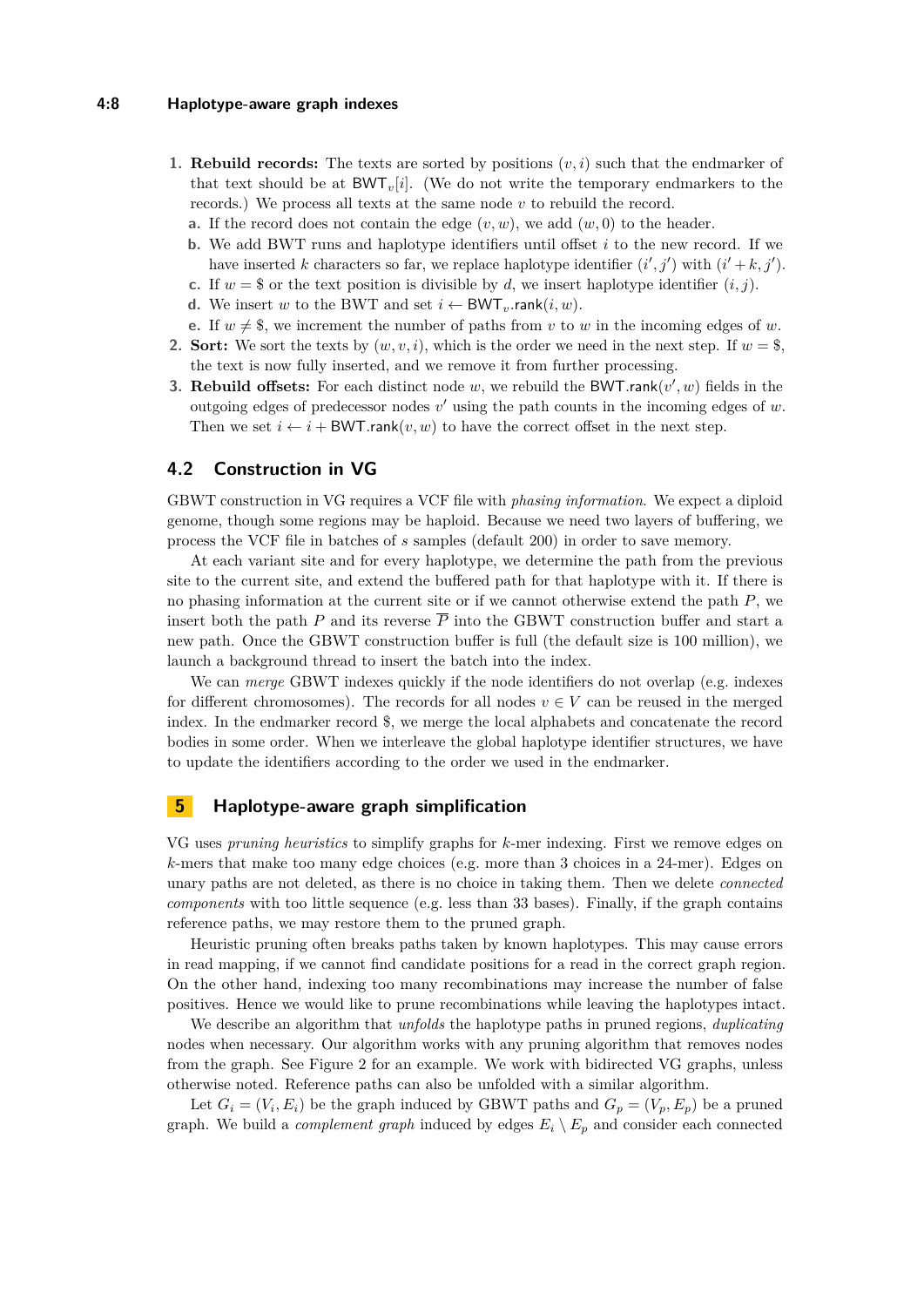<span id="page-8-0"></span>

**Figure 2** Unfolding the paths in the graph in Figure [1.](#page-5-0) Border nodes have been highlighted. Left: The graph after removing nodes 4, 5, and 6. Center: Complement graph. The maximal paths are  $(2, 4 \mid 6, 7)$ ,  $(2 \mid 5, 7)$ , and  $(3, 4 \mid 5, 7)$ , with the bar splitting a path into a prefix and a suffix. Right: Unfolded graph. Dashed edges cross from prefixes to suffixes. Duplicated nodes have the original ids below the node.

component  $G_c = (V_c, E_c)$  in it separately. The set  $V_b = V_c \cap V_p$  is the *border* of the component, as the nodes exist both in the component and in the pruned graph. Nodes in the set  $V_c \setminus V_b$ are *internal nodes*.

Each connected component *G<sup>c</sup>* represents a graph region that was removed from the original graph. We build an unfolded component consisting of the paths in *G<sup>c</sup>* supported by GBWT paths and insert it into the pruned graph  $G_p$ . We achieve this by duplicating the internal nodes that would otherwise cause recombinations.

In order to build the unfolded component, we must find all *maximal* paths *P* of length  $|P| > 2$  supported by GBWT paths in the component. A path starting from a border node is maximal if it reaches the border again or cannot be extended any further. GBWT paths consisting entirely of internal nodes of the component are also maximal.

Let *v* be a GBWT node and  $vg(v) \in V_c$  the corresponding VG node. If  $vg(v)$  is a border node, we create a *search state* (*v,* find(*v*)) consisting of a pattern and a range. For internal nodes, we create state  $(v, \text{find}(\$v))$ . Then, for each search state  $(X, [sp, ep])$ , with  $x = X[|X| - 1]$ :

- **1.** If  $|X| \geq 2$  and the last node  $vg(x)$  is a border node, we stop the search for this state. If  $vg(X[0])$  is also a border node, X is a maximal path, and we output it.
- **2.** We try to extend the search with all GBWT nodes *v* corresponding to the successors  $u \in V_c$  of  $vg(x)$ , taking the orientation of *v* from the VG edge. If  $[sp', ep'] =$  $[\mathsf{LF}((x, sp), v), \mathsf{LF}((x, ep+1), v) - 1] \neq \emptyset$ , we create a new state  $(Xv, [sp', ep'])$ .
- **3.** If no extension was successful and  $|X| \geq 2$ , path *X* is maximal, and we output it.

Let  $P$  be a maximal path we output. If  $P$  is not a border-to-border path, we try to extend the lexicographically smaller of *P* and  $\overline{P}$  with reference paths, replacing *P* with the extended path. To avoid having the same path in both orientations, we replace each path *P* with the smaller of  $P$  and  $\overline{P}$ .

We could create new duplicates of all internal nodes on  $P$  and insert the path into  $G_p$ , but this would create too much nondeterminism for GCSA2.<sup>[6](#page-8-1)</sup> Instead, we split each path into a prefix and a suffix of equal length and build a trie of the prefixes and a trie of the reverse suffixes. Every edge in the tries becomes a node in the unfolded component.

Let *v* be the label of a trie edge starting from the root. If  $vg(v)$  is a border node, it already exists in  $G_p$ . Otherwise we add a new duplicate of  $vg(v)$ . Now let *v* and *v*' be the

<span id="page-8-1"></span><sup>6</sup> If VG node  $v$  has predecessors  $u$  and  $u'$  with identical labels,  $k$ -mers starting from  $u$  and  $u'$  and passing through *v* cannot be distinguished. GCSA2 construction has to extend these *k*-mers until the order of the index (e.g.  $k = 256$ ), which may increase the size of the temporary files significantly.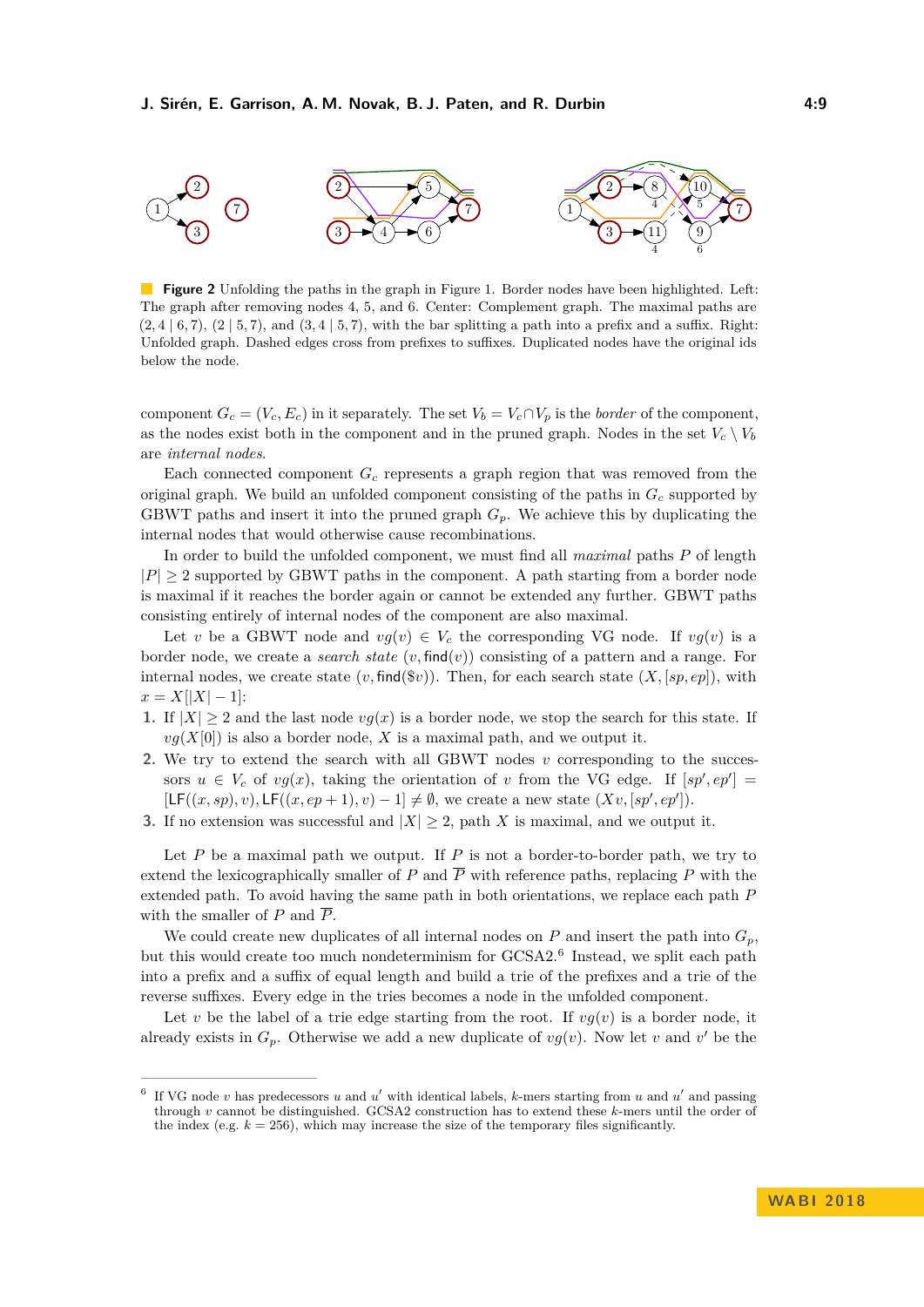#### **4:10 Haplotype-aware graph indexes**

labels of two successive trie edges, and let *u* be the VG node we used for *v*. We create a new duplicate  $u'$  of  $vg(v')$  and add node  $u'$  to  $G_p$ . We also add edge  $(u, u')$  or  $(u', u)$ , depending on whether we are in a prefix or a suffix. Finally, if we used VG node *u* for the end of a prefix and VG node  $u'$  for the start of the corresponding suffix, we add edge  $(u, u')$  to  $G_p$ .

After we have handled all components, the simplified graph  $G_p$  contains all GBWT paths. The GCSA2 index of  $G_p$  contains all *k*-mers (e.g. 256-mers) in the haplotypes. This allows us to prune the graph more aggressively, removing more *k*-mers corresponding to recombinations. In order to map reads to the original graph  $G = (V, E)$  instead of the simplified graph  $G_p$ , we replace the node identifiers  $v \in V_p$  in the GCSA2 index with the original identifiers  $v' \in V$ .

# **6 Experiments**

We have implemented GBWT in  $C++$  using the SDSL library [\[10\]](#page-12-18). The following experiments were done using VG v1.7.0 with prerelease versions of GBWT v0.4 and GCSA2 v1.2. All code was compiled using GCC 5.4. We used a single Amazon EC2 i3.8xlarge instance with 16 physical (32 logical) cores of an Intel Xeon E5 2686 v4 and 244  $GB<sup>7</sup>$  $GB<sup>7</sup>$  $GB<sup>7</sup>$  of memory. The system was running Ubuntu 16.04 with Linux kernel 4.4.0. The temporary files in GCSA2 construction were stored on a local RAID 0 volume consisting of four 1.9 TB SSDs.

# **6.1 GBWT construction**

We built VG graphs from the GRCh37 human reference genome and the *1000 Genomes Project* (1000GP) final phase data [\[27\]](#page-12-19). The VCF files had phasings for 2504 humans over approximately 80 million variants. VG transformed the phasings into 29.3 million paths of total length 1.62 trillion in a graph with 493 million nodes (including the reverse paths).

GBWT construction is space-efficient and uses two threads. We first built separate GBWTs for each chromosome, running 12 jobs in parallel. The jobs were ordered *X,* 1*, . . . ,* 22*, Y* , as large chromosomes take longer to finish. Total construction time was 29.0 hours. The longest job was 27.1 hours for chromosome 2. The bottleneck was generating haplotype paths, as the insertion threads were running less than half of the total time.

Merging the GBWTs into a single index took less than 9 minutes. The merged index took 14.6 GiB, out of which 7.4 GiB was for the GBWT itself and 7.2 GiB for the haplotype identifiers  $(d = 1024)$ . The dynamic GBWT was roughly 10x larger. Its exact size is not well-defined due to a large number of memory allocations and unused space in the arrays.

- All the assumptions in Section [3.3](#page-4-0) were valid for our dataset:
- **1.** The average outdegree of a record is 1*.*34 and the maximum is 13, excluding the endmarker.
- **2.** As the graphs built from a VCF file are acyclic, no haplotype can visit the same node twice.
- **3.** The GBWT takes 0.04 bits per character, excluding the haplotype identifiers.
- **4.** VG construction avoids leaving gaps between node identifiers.
- **5.** The VG graphs built from a VCF file are almost in topological order.

### **6.2 GBWT benchmarks**

For various pattern lengths  $|X|$  from 2 to 50, we extracted 100,000 patterns from the wholegenome index and used them for find() queries. The average query times in the compressed GBWT start from 460 ns/character with  $|X| = 2$  and go down to 300 ns/character with

<span id="page-9-0"></span><sup>7</sup> Sizes measured in MiB, GiB, and TiB are based on 1024-byte kibibytes. Sizes measured in MB, GB, and TB are based on 1000-byte kilobytes.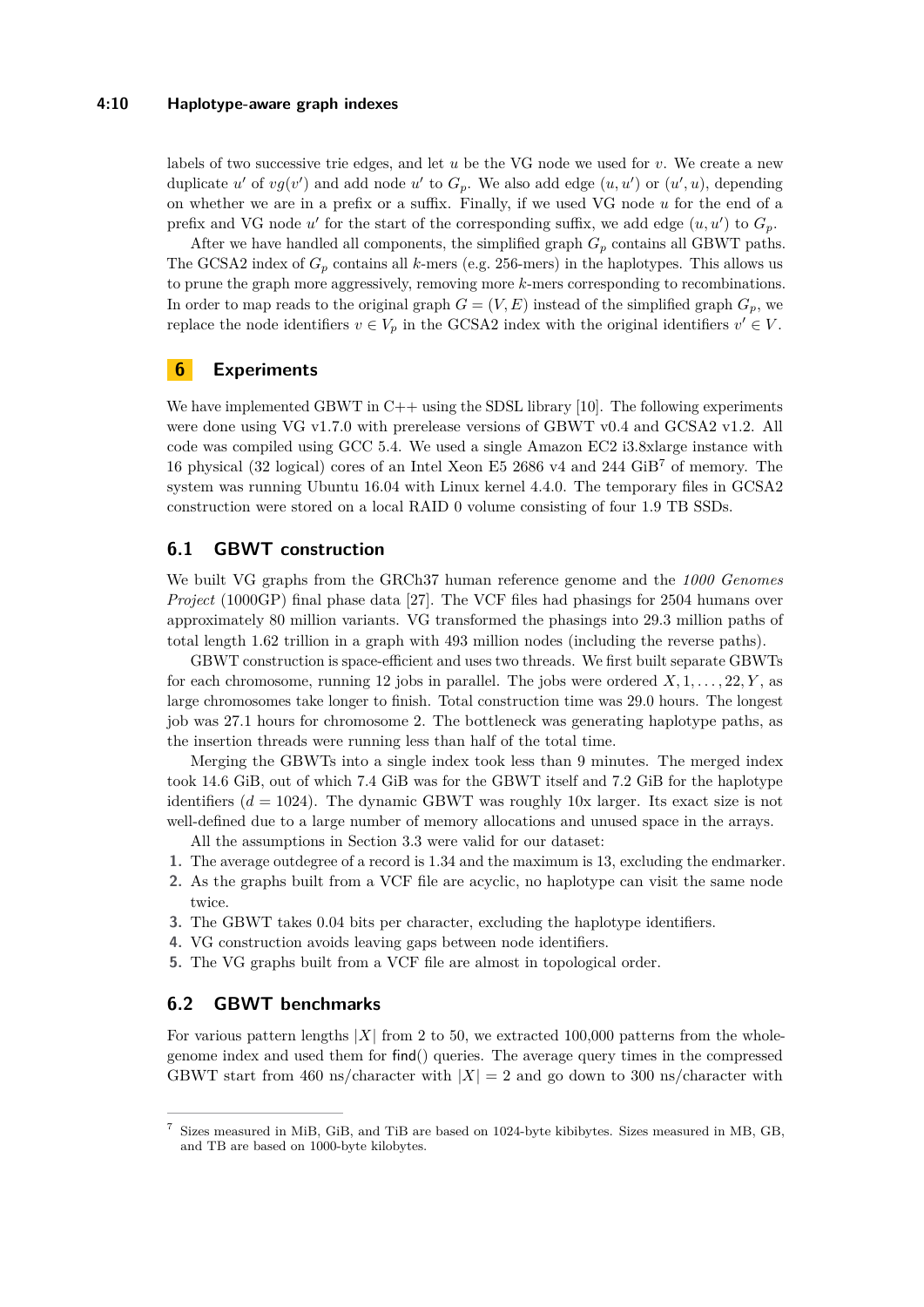#### **J. Sirén, E. Garrison, A. M. Novak, B. J. Paten, and R. Durbin 1998 1998 11:11**

<span id="page-10-0"></span>**Table 1** GCSA2 indexes for simplified 1000GP graphs. Index size in GiB and construction time in hours. Number of distinct 64-mers (in billions) shared with pruned-256, additional haplotype 64-mers, and additional recombination 64-mers.

|              | GCSA2 index       |                   | 64-mers |           |               |
|--------------|-------------------|-------------------|---------|-----------|---------------|
| Graph        | <b>Size</b>       | Construction      | Shared  | Haplotype | Recombination |
| $pruned-128$ | 35.4 GiB          | 25.4 h            | 27.0 G  | 3.11 G    | 11.4 $G$      |
| $pruned-256$ | $29.3\text{ GiB}$ | 25.5 <sub>h</sub> | 27.0 G  |           |               |
| unfolded-256 | 33.7 GiB          | 28.9 <sub>h</sub> | 27.0 G  | 3.46 G    | _             |

 $|X| = 50$  due to memory locality. This is somewhat slower than in FM-indexes over small alphabets [\[25\]](#page-12-12). For the dynamic GBWT, query times were 130 ns/character with  $|X| = 2$ and 80 ns/character with  $|X| = 50$ , or 2–3 times faster than in ordinary FM-indexes.

The locate() performance suffers from the long distance  $d = 1024$  between stored identifiers. We extracted 20,000 patterns of length 20 from the index and used the ranges returned by find() queries for locate() benchmarks. The total length of the ranges was 69.1 million. The average query times in the compressed GBWT were 110 µs/position (direct algorithm) and 14 µs/position (fast algorithm). For the dynamic index, the times were 19 µs/position (direct) and 11  $\mu$ s/position (fast). FM-indexes for non-repetitive text typically use  $d = 16$  or  $d = 32$  and take a few microseconds to locate each position.

We also extracted 100,000 paths of total length 5.50 billion from the index. The average time per character was 1,800 ns in the compressed index and 410 ns in the dynamic index. This is several times slower than in find() queries: find() uses  $LF((v, i), c)$  instead of the slower  $LF(v, i)$ , while extract() queries start from the very large record for the endmarker \$. While the direct locate() algorithm also uses  $LF(v, i)$ , it benefits from memory locality, as it traverses the same graph region for each position in the query range.

# **6.3 Haplotype-aware graphs**

The typical pruning parameters for a 128-mer GCSA2 index are 4 edge choices in a 16-mer. When building 256-mer indexes, we need to prune more aggressively: 3 edge choices in a 24-mer. This removes more *k*-mers corresponding to both haplotypes and their recombinations. In the following, graph pruned-*k* has been pruned with the parameters for a *k*-mer index, and the reference paths have been restored afterwards. Similarly, unfolded-*k* is a graph, where the haplotype paths and reference paths have been unfolded after pruning.

We created simplified whole-genome graphs pruned-128, pruned-256, and unfolded-256. The simplification took 3–4 hours for unfolded-256 and slightly less for the other graphs. We then built GCSA2 indexes for both orientations of the simplified graphs. The results can be seen in Table [1.](#page-10-0) The index for pruned-256 is a few GiB smaller than the others, while the index for unfolded-256 takes a few hours longer to build. Graph pruned-128 contains 90 % of the haplotype *k*-mers missing from pruned-256 but included in unfolded-256. (Some haplotype *k*-mers may be recombinations crossing between simple and unfolded regions.) It also contains a large number of additional recombination *k*-mers not present in unfolded-256.

# **7 Discussion**

We have developed GBWT, a scalable implementation of the graph extension of the PBWT. The earlier implementation used 9.3 hours and 278 GiB of memory to index the 1000GP chromosome 22 using a single thread [\[21\]](#page-12-13). In comparison, our implementation takes 4.1 hours and less than 10 GiB of memory using two threads. We also reduced the final index size from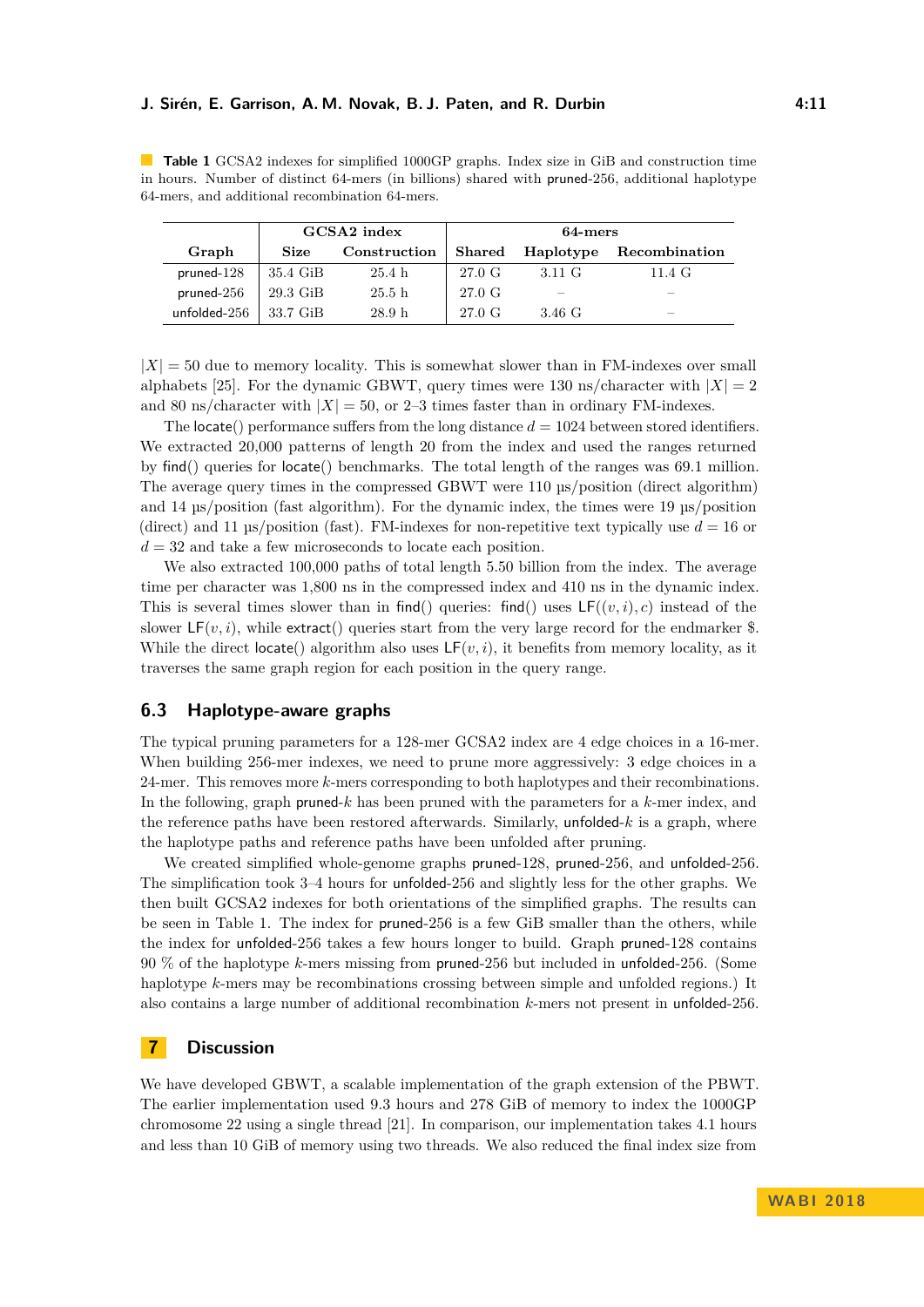321 MiB to 110 MiB (without haplotype identifiers). By running multiple jobs in parallel, we were able to build a whole-genome GBWT in less than 30 hours on a single system.

Contemporary sequencing projects are sequencing in excess of 100,000 diploid genomes. We intend to scale GBWT to allow working with such large collections, providing a compressed, indexed and searchable representation that should fit into the memory of a single server. Potential applications in genome inference and imputation, as well as for powering population genomic queries, are myriad. The main bottleneck here is construction time. We currently parse the VCF file and find the paths between variant sites once for every 200 samples, which takes the bulk of the time. By parsing the file once and storing the information in a directly usable format, we should be able to double the construction speed.

Storing the haplotype identifiers for locate() queries is another bottleneck. With 5,000 haplotypes, the identifiers use roughly as much space as the GBWT itself. If we increase the number of haplotypes to 50,000, GBWT size should not increase too much, while the identifiers will take 10x more space. We can save space by increasing the distance between stored identifiers, at the expense of increased query times. There is a theoretical proposal for supporting fast locate() queries in space proportional to the size of the run-length encoded BWT [\[8\]](#page-11-8). Building the proposed structure for large text collections is still an open problem.

We used the haplotype information in GBWT to simplify VG graphs for *k*-mer indexing. This allowed us to prune the *k*-mers corresponding to recombinations more aggressively, while still having all *k*-mers from the haplotypes in the index. CHOP, the other haplotype-aware graph indexing approach, can only use short-range haplotype information in read mapping. Because VG graphs are connected, we can use the long-range information in the GBWT for mapping long reads and paired-end reads. We will investigate this in a subsequent paper.

#### **References**

- <span id="page-11-7"></span>**1** Markus J. Bauer, Anthony J. Cox, and Giovanna Rosone. Lightweight algorithms for constructing and inverting the BWT of string collections. *Theoretical Computer Science*, 483:134–148, 2013. [doi:10.1016/j.tcs.2012.02.002](http://dx.doi.org/10.1016/j.tcs.2012.02.002).
- <span id="page-11-3"></span>**2** Michael Burrows and David J. Wheeler. A block sorting lossless data compression algorithm. Technical Report 124, Digital Equipment Corporation, 1994. URL: [http://www.hpl.hp.](http://www.hpl.hp.com/techreports/Compaq-DEC/SRC-RR-124.html) [com/techreports/Compaq-DEC/SRC-RR-124.html](http://www.hpl.hp.com/techreports/Compaq-DEC/SRC-RR-124.html).
- <span id="page-11-6"></span>**3** Ho-Leung Chan et al. Compressed indexes for dynamic text collections. *ACM Transactions on Algorithms*, 3(2):21, 2007. [doi:10.1145/1240233.1240244](http://dx.doi.org/10.1145/1240233.1240244).
- <span id="page-11-2"></span>**4** Richard Durbin. Efficient haplotype matching and storage using the Positional Burrows– Wheeler transform (PBWT). *Bioinformatics*, 30(9):1266–1272, 2014. [doi:10.1093/](http://dx.doi.org/10.1093/bioinformatics/btu014) [bioinformatics/btu014](http://dx.doi.org/10.1093/bioinformatics/btu014).
- <span id="page-11-0"></span>**5** Hannes P. Eggertsson et al. Graphtyper enables population-scale genotyping using pangenome graphs. *Nature Genetics*, 49:1654–1660, 2017. [doi:10.1038/ng.3964](http://dx.doi.org/10.1038/ng.3964).
- <span id="page-11-4"></span>**6** Paolo Ferragina and Giovanni Manzini. Indexing compressed text. *Journal of the ACM*, 52(4):552–581, 2005. [doi:10.1145/1082036.1082039](http://dx.doi.org/10.1145/1082036.1082039).
- <span id="page-11-5"></span>**7** Travis Gagie, Giovanni Manzini, and Jouni Sirén. Wheeler graphs: A framework for BWTbased data structures. *Theoretical Computer Science*, 698:67–78, 2017. [doi:10.1016/j.](http://dx.doi.org/10.1016/j.tcs.2017.06.016) [tcs.2017.06.016](http://dx.doi.org/10.1016/j.tcs.2017.06.016).
- <span id="page-11-8"></span>**8** Travis Gagie, Gonzalo Navarro, and Nicola Prezza. Optimal-time text indexing in BWTruns bounded space. In *Proc. ALENEX 2018*, pages 1459–1477. SIAM, 2018. [doi:10.](http://dx.doi.org/10.1137/1.9781611975031.96) [1137/1.9781611975031.96](http://dx.doi.org/10.1137/1.9781611975031.96).
- <span id="page-11-1"></span>**9** Erik Garrison et al. Sequence variation aware genome references and read mapping with the variation graph toolkit. bioRxiv, 2017. [doi:10.1101/234856](http://dx.doi.org/10.1101/234856).